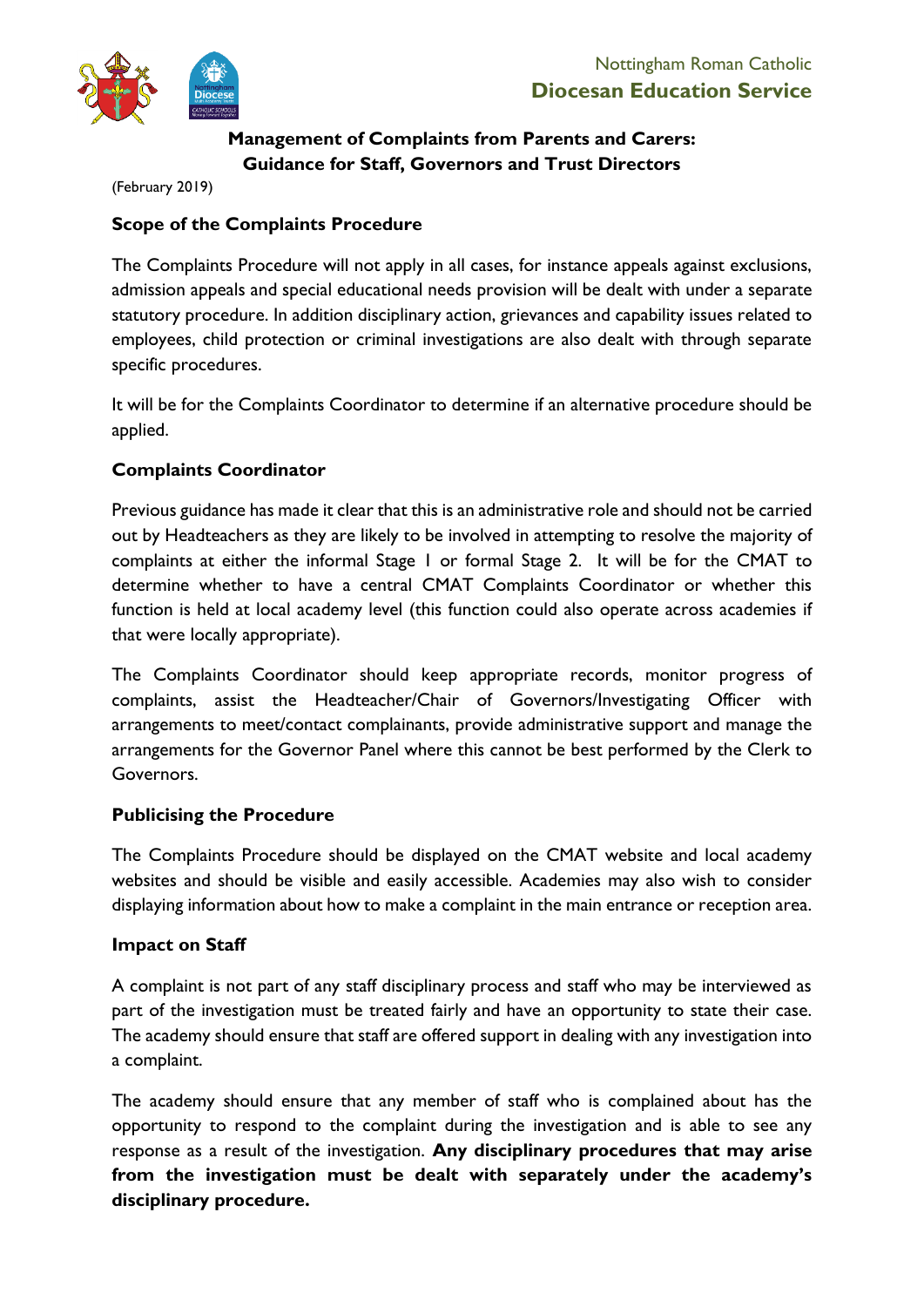## **Confidentiality and Access to Notes and Reports**

Confidentiality must be maintained at all times, although all parties will need to accept that some information may need to be shared if the complaint is to be fully investigated and that complainants and staff have the right of access to information that relates to them or their complaint.

Complainants can reasonably expect to be provided with a copy of any reports or findings relating to their complaint but should expect that any information that relates to children other than their own would be removed or anonymised. They can also expect to receive the notes of any meetings they have attended, including the final Stage 3 Panel meeting and receive a copy of the outcome and recommendations from the Stage 3 Panel. Similarly, staff members are entitled to see minutes or notes from any discussions they have with investigating officers.

## **Recording of Complaints**

A record should be held of all complaints with details of the nature and progress of all complaints, when they were made, and their final outcome. It will be for the CMAT to determine how long those records are retained linked to its policy on record retention. The record should include notes of all meetings including what was discussed and agreed. Notes of telephone calls and conversations should be kept along with a copy of any verbal or written response included in the record. The purpose of the record is for monitoring purposes only and not as a source of information for future references or other issues.

### **Time limits for Bringing Complaints and Extensions to Time Limits**

The expectation is that parents or carers will raise any concerns as soon as possible, and normally within 3 months of an incident. However, it is not reasonable to have a defined cut off after which complaints cannot be raised as there may be justifiable reasons why a complaint cannot be brought forward immediately such as late disclosure of an incident or inability to promptly secure supporting evidence.

During the course of managing a complaint if at any stage further investigations are necessary or it is proving difficult to agree mutually acceptable dates for meetings then new time limits can be set. If this occurs, it is important that the complainant is sent details of the new timescale and an explanation as to why it has proved necessary to apply a new schedule to the management of their complaint.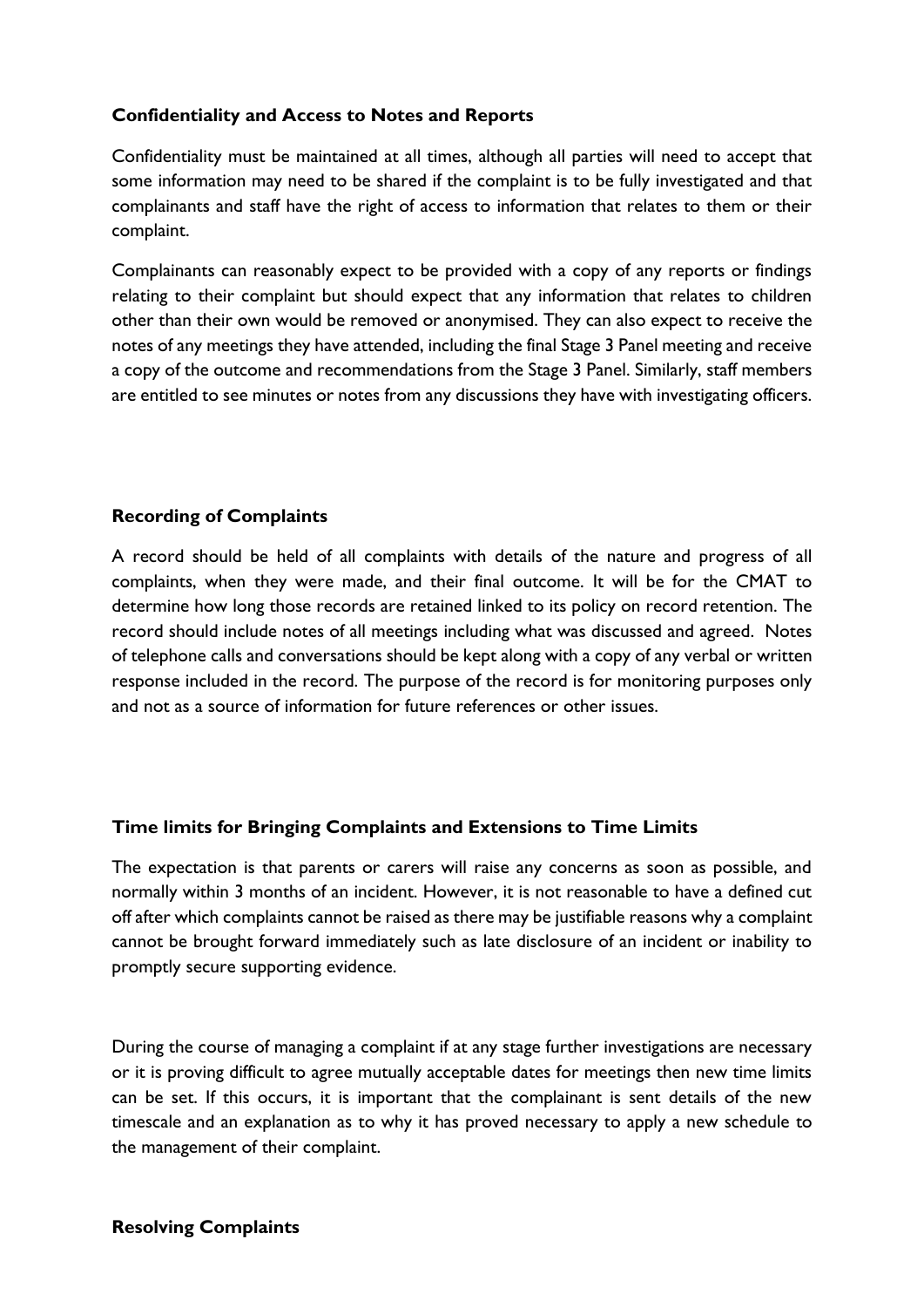The intention must be to attempt to resolve any complaint. This may be achieved simply by acknowledging that the complaint is valid in whole or in part and/or an admission that the academy/CMAT could have handled the situation better. This is not the same as an admission of negligence. In addition, it may be appropriate to offer one or more of the following:

- An apology;
- An explanation;
- An admission that the situation could have been handled differently or better;
- An assurance that the event complained of will not recur;
- An explanation of the steps that have been taken to ensure that it will not happen again;
- An undertaking to review academy/CMAT policies in light of the complaint.

Complainants should always be encouraged to indicate what actions they feel might resolve the problem. If complainants' views on this are unreasonable, they should be made aware of what are reasonable and appropriate outcomes in relation to the specific nature of their complaint.

## **Progressing to the Next Stage**

Despite best endeavours, it may not be possible to achieve a resolution at Stage 1. Parents/carers should expect to be able to progress their complaint to the Stage 2 (formal investigation) phase if they are not satisfied with the outcomes from Stage 1. Similarly, they can request their complaint moves to the Stage 3 panel phase if they are not satisfied with the outcomes from Stage 2.

In the vast majority of cases, the academy should expect to apply all three stages of the procedure in order to attempt to seek resolution. We expect all stages starting with Stage 1 to be applied because the resolution of complaints most often occurs in this informal stage and omitting it will more often than not result in a complaint moving through to the Stage 3 panel.

However, the academy may be presented with a complainant who refuses to engage with Stage 1 or even Stage 2 as all they wish to do is present their case to the Stage 3 panel. The ESFA has clarified that despite this requests to progress a complaint to the next stage cannot be refused. However, it remains reasonable for the school to ask the complainant to comply with the requirement to complete and submit the appropriate Stage (2 or 3) complaint form before the complaint can be taken through the next Stage.

Ultimately for a complaint to be progressed the complainant must provide the information required to progress the complaint to the next stage, ie the Stage 2 or 3 complaint form within the timescale stated in the procedure.

There can also be instances where the complainant is seeking a Stage 3 panel even where the academy has completely upheld the complaint at Stage 1 or Stage 2, and the complainant has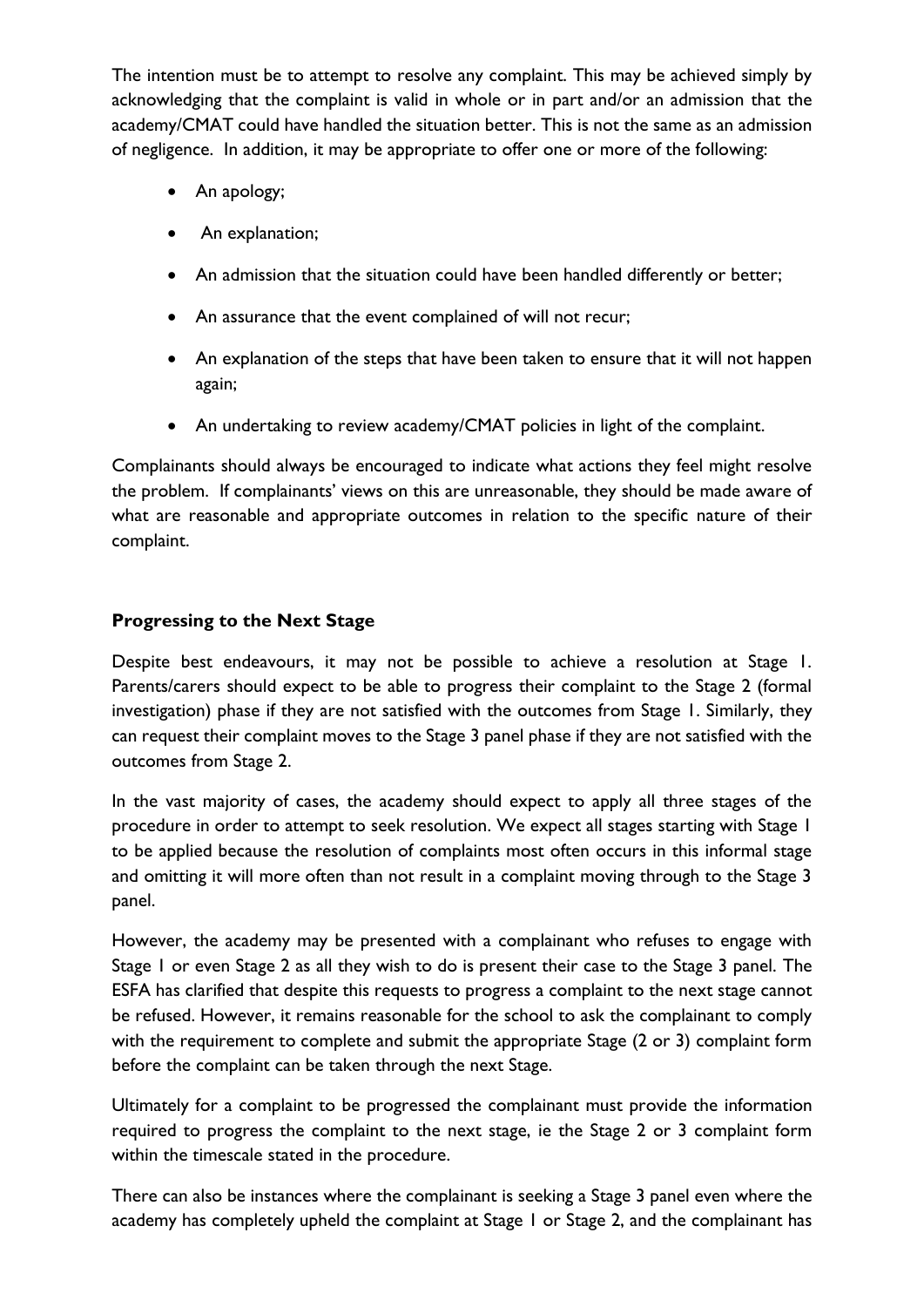raised no new issues, or is raising issues that cannot be addressed by the panel, for instance requesting disciplinary action against academy staff which would be an internal matter for the academy to manage. Under these circumstances the Academy **could**, determine that the Complainant is acting vexatiously (see guidance below).

In each of the above instances, it is important that any decision to determine that a complaint is out of scope because the procedural timetable has been breached or that the complainant is acting vexatiously is not taken by the Headteacher alone. The Complaints Coordinator and Chair must be involved in that decision.

### **Unreasonably Persistent (Vexatious) Complaints**

This is a difficult issue as defining 'acting unreasonably' is subjective. This is why it is important that the Complaints Coordinator is involved together with the Chair as it would not be right for decisions on whether a complainant is being unreasonable to be taken by one person. It is also the reason why the procedure includes a very clear statement on 'expectations'.

However, for the benefit of staff and the academy, it is important that prompt action is taken to deal with vexatious complaints. If the complainant continues to raise the same issue, it is reasonable for the Chair of Governors to inform them in writing that the procedure has been exhausted and that the matter is now closed. In addition, on occasions the behaviour of complainants can constitute harassment of academy staff in which case prompt and robust action must be taken by the academy. Dependent on the nature and severity of the issues, the academy can take a number of steps including sanctions preventing access to the academy and academy staff. The academy must still address the complaint but may decide to do so without including the complainant in the investigatory process. It should be stressed that such instances are expected to be extremely rare and decisions on whether the complainant is acting vexatiously and what action to take in response cannot be taken by the Headteacher alone. The Complaints Coordinator must be involved and they must consult with the governing body (Chair or Vice/Chair). Guidance on vexatious complaints has been specifically included at Annex D of the procedure in order to draw this to the attention of parents.

### **Stage 1 - Informal Concerns or Complaints**

If a member of staff is contacted by a parent/carer with a concern/complaint, they should clarify the nature of the concern/complaint and reassure them that the academy wants to hear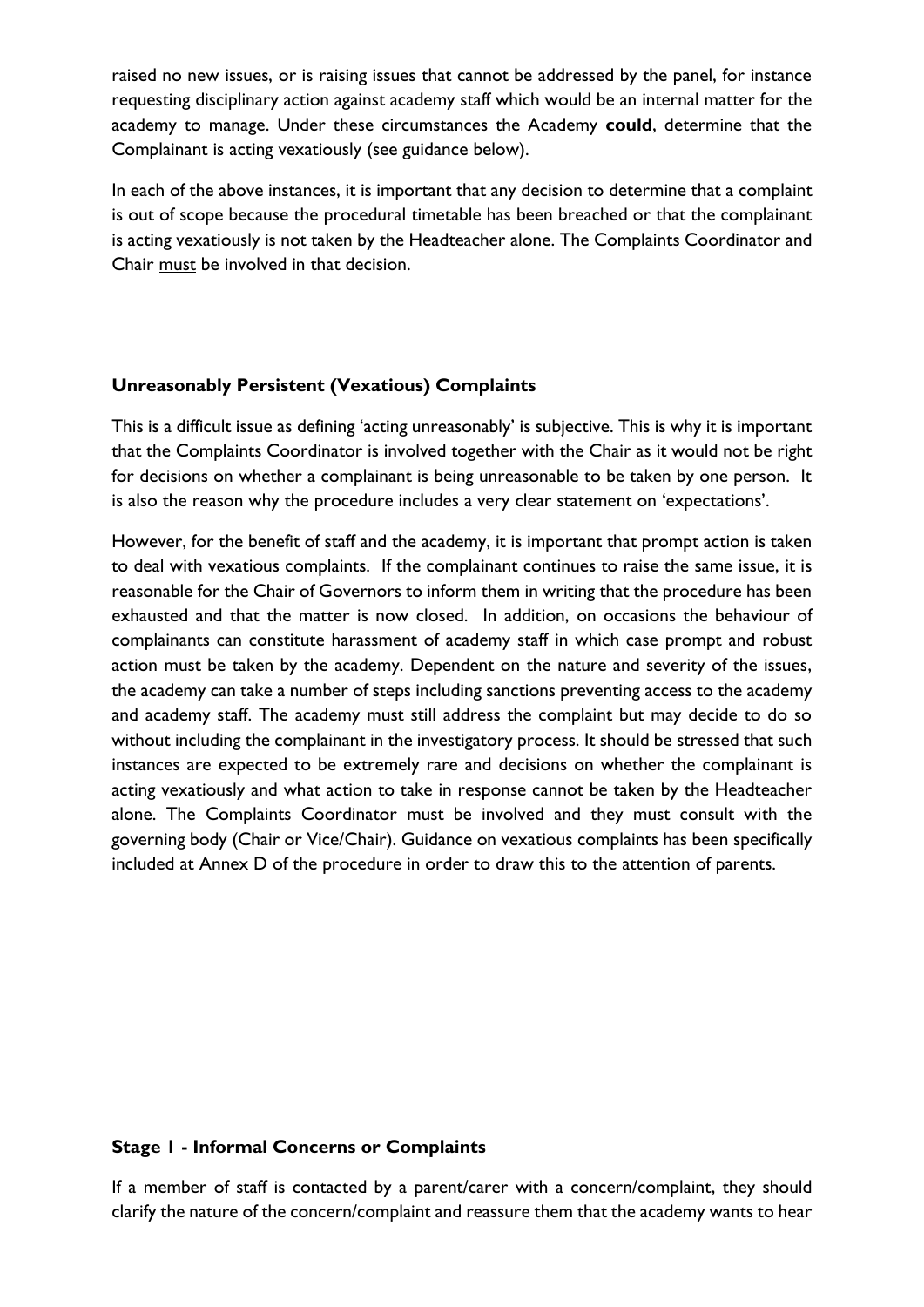about it. If the matter cannot be dealt with immediately, they should make a clear note of the date, name and contact details of the complainant and agree a convenient time to make contact.

The record of the Stage I complaint completed by the academy should be copied to the complainant to provide evidence that the school has considered their concern/complaint.

If any other member of staff or any academy governor is directly approached by a complainant, it is important they emphasise that they can only give general advice about how their complaint might be dealt with. They should encourage the complainant to talk to the Headteacher who will attempt to resolve their complaint informally in the first instance. They should also inform the Headteacher about the contact with the complainant as soon as possible.

Governors should not become directly involved in a complaint at this stage as this would prevent them from taking part in any of the formal procedures which may follow.

# **Stage 2 – Formal Complaint Investigation**

Investigating Officers should make sure that they:

- Establish what has happened so far, and who has been involved;
- Clarify the nature of the complaint and what remains unresolved;
- Provide an opportunity to meet with the complainant or contact them to clarify points made or to provide other information relevant to the complaint. They should be allowed to be accompanied if they wish;
- Ascertain what the complainant feels would put things right;
- Interview the person who is the subject of the complaint and any other people involved. They should be allowed to be accompanied if they wish;
- Conduct interviews with an open mind to find out facts not judgements and be prepared to persist in the questioning;
- Keep records of all interviews, telephone conversations and other documentation.

It is important that, where possible, only the Chair of Governors or other nominated governor is involved at this stage as other governors may have to take part in any subsequent panel hearing.

If the complaint centres on a pupil, they may be asked to provide a statement. If pupils are interviewed in a formal situation then a member of staff will be invited to attend.

A template for Investigation Reports is provided at **Annex A** to this guidance. The written response should include the full findings, conclusions and the reasons for them. Where appropriate, it should also include recommendations of any actions the academy should take to resolve the complaint or deal with procedural issues. The complainant should be advised that if they wish to refer the matter to a Stage 3 Governors' Panel they should notify the Chair of Governors within 10 working days of notification of the Stage 2 outcome.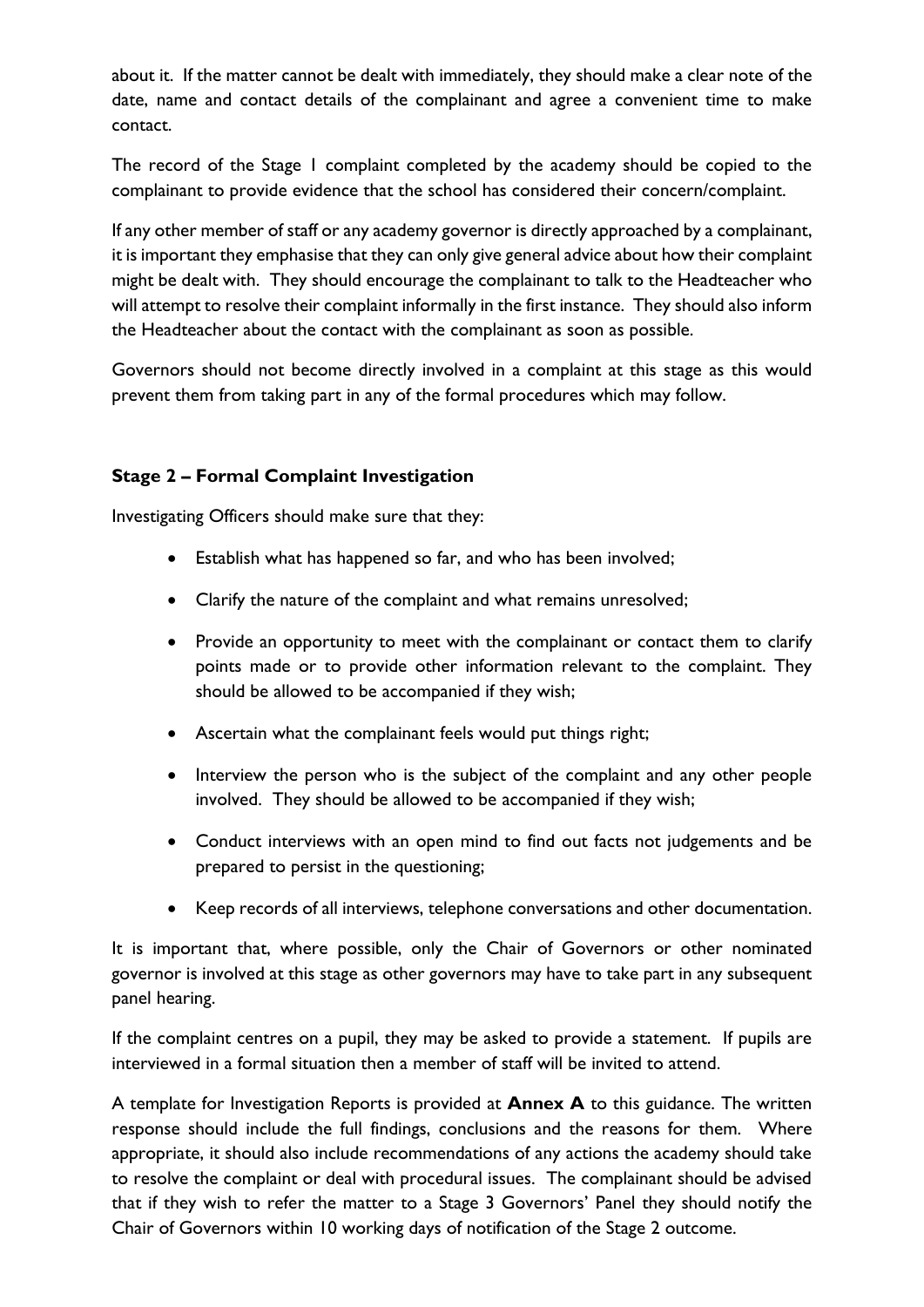# **Stage 3 – Formal Complaint Panel**

If not already aware, we would expect the academy to inform the CMAT when a complaint reaches this stage and discuss the composition of the panel. A named person should manage the arrangements for the panel hearing. This should normally be the Clerk to the governing body or another suitable person.

The Complaints Panel should be comprised of three people with no prior knowledge or previous involvement with the complaint and no personal or pecuniary interest. Normally, we would expect the panel to be comprised of foundation governors, **however the panel must contain at least one person who is considered to be 'independent' from the running of the academy. Directors of the CMAT are not to be seen as 'independent persons', however, a member of the local governing body of another academy within the same Trust may be selected for the complaints panel as, technically, they are not involved in the running of the academy at the centre of the complaint.**

Depending on who the complaint relates to, the panel will be appointed by either the Chair or Vice Chair of Governors or by a CMAT Director. The table within the procedure gives guidance on this.

The complainant, Headteacher, any relevant witnesses and members of the Complaints Panel should be informed at least 5 working days in advance of the date, time and place of the meeting and the complainant should be informed of his/her right to be accompanied to the meeting by a friend or interpreter (see below) and given an explanation of how the meeting will be conducted (see Procedural Guidance for Hearings at **Annex B**).

At least five working days before the hearing, members of the Panel and all other parties should receive all relevant paperwork including:

- A copy of the original complaint.
- An outline of any investigation carried out at Stage 2.
- A copy of the letter sent to the complainant about the outcome at Stage 2.
- A copy of the letter from the complainant expressing their dissatisfaction with the outcome at Stage 2 and requesting that the complaint is heard by a panel.
- Statement for the panel from the Headteacher/Investigating Officer
- Any additional documentation supplied by the complainant

There is no expectation that children will attend governor panels. However, if the child wishes to attend for all or part of the meeting and the Panel agrees that it would be helpful for the child to be present then this will be permitted (with the permission of the parents where appropriate).

The complainant does not have to attend the meeting in which case the Panel will consider the documentary evidence provided by the complainant.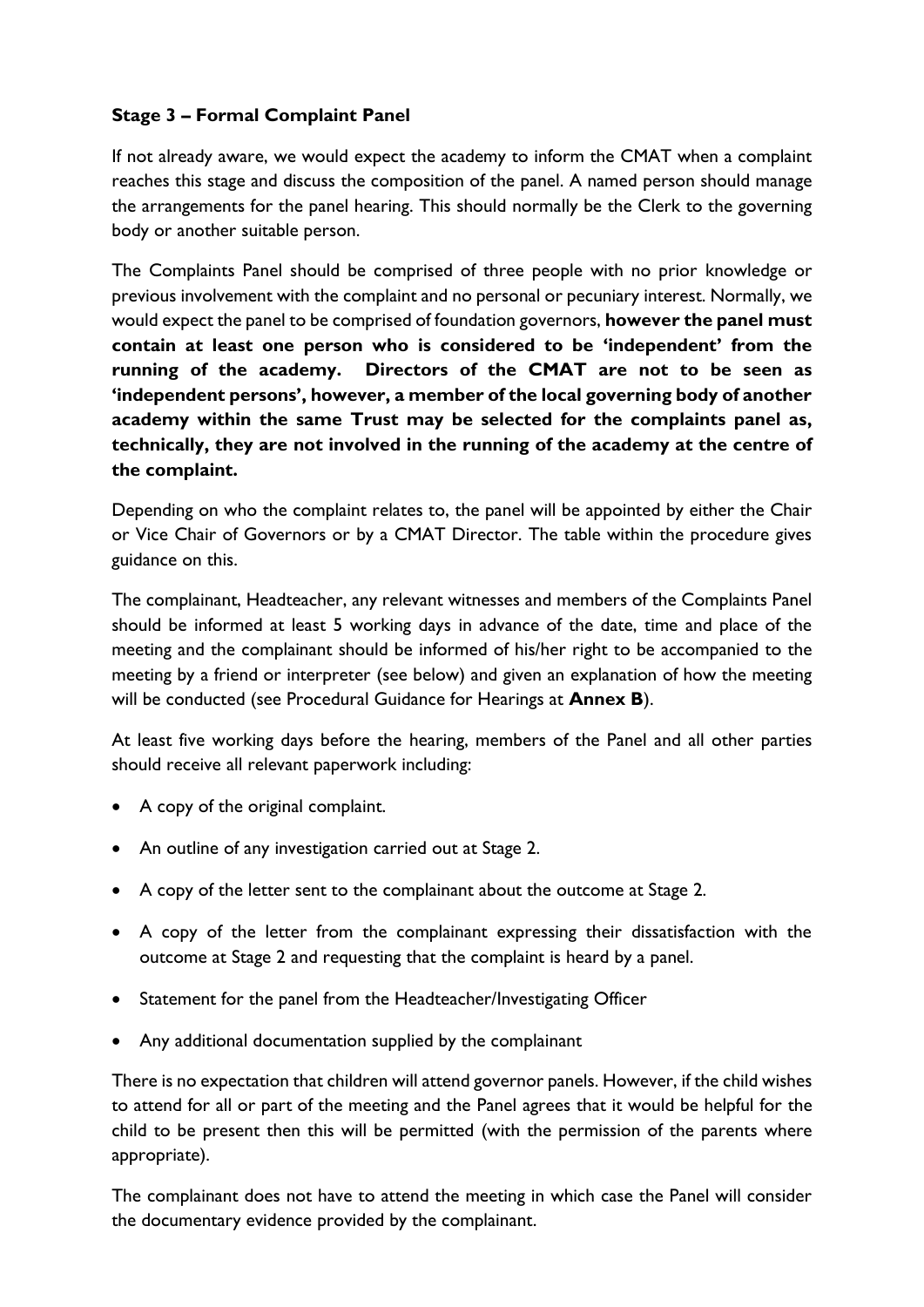The complainant can be accompanied by someone to provide them with support (and this applies to any meeting throughout any of the stages of the procedure) and they may also bring an interpreter to speak for them if that is required. However 'representatives' are not permitted. This has been determined in response to some instances where complainants have pushed to have legal representation as this would fundamentally change the nature of the discussions which should be about attempting to resolve issues.

The Headteacher and/or the Investigating Officer should be invited to attend the meeting to state their case. They do not have to attend the meeting in which case the Panel will consider the documentary evidence relating to the investigation.

The meeting should be minuted by the Clerk to Governors.

The Panel can question the complainant, Headteacher and/or Investigating Officer after they have stated their cases. When the Panel is satisfied that it has all the information it needs, it will consider all the evidence and decide an outcome. If further information is needed and it is not available at the time, the meeting may be adjourned and re-convened at a mutually convenient time. This should be as quickly as possible and wherever practicable within five working days.

The Panel should reach its decision in private, although advisers to the panel may remain in the room.

The Panel should:

- Consider the complaint in an independent and impartial way and must be seen to do so;
- Establish the facts and make recommendations which will satisfy the complainant that the complaint has been taken seriously;
- Where possible, resolve the complaint and achieve reconciliation between the academy and the complainant;
- Recognise that the complainant may not be satisfied with the outcome if it is not found in their favour;
- The panel will consider:
	- Whether the earlier investigation(s) were conducted appropriately and reasonably;
	- Whether the decision of the Headteacher and/or Chair of Governors/Investigating Officer was reasonable and appropriate.

The Panel can decide:

- to dismiss or uphold the complaint in whole or in part;
- that changes to school procedures may be necessary.

The Panel can reach either unanimous or majority decisions.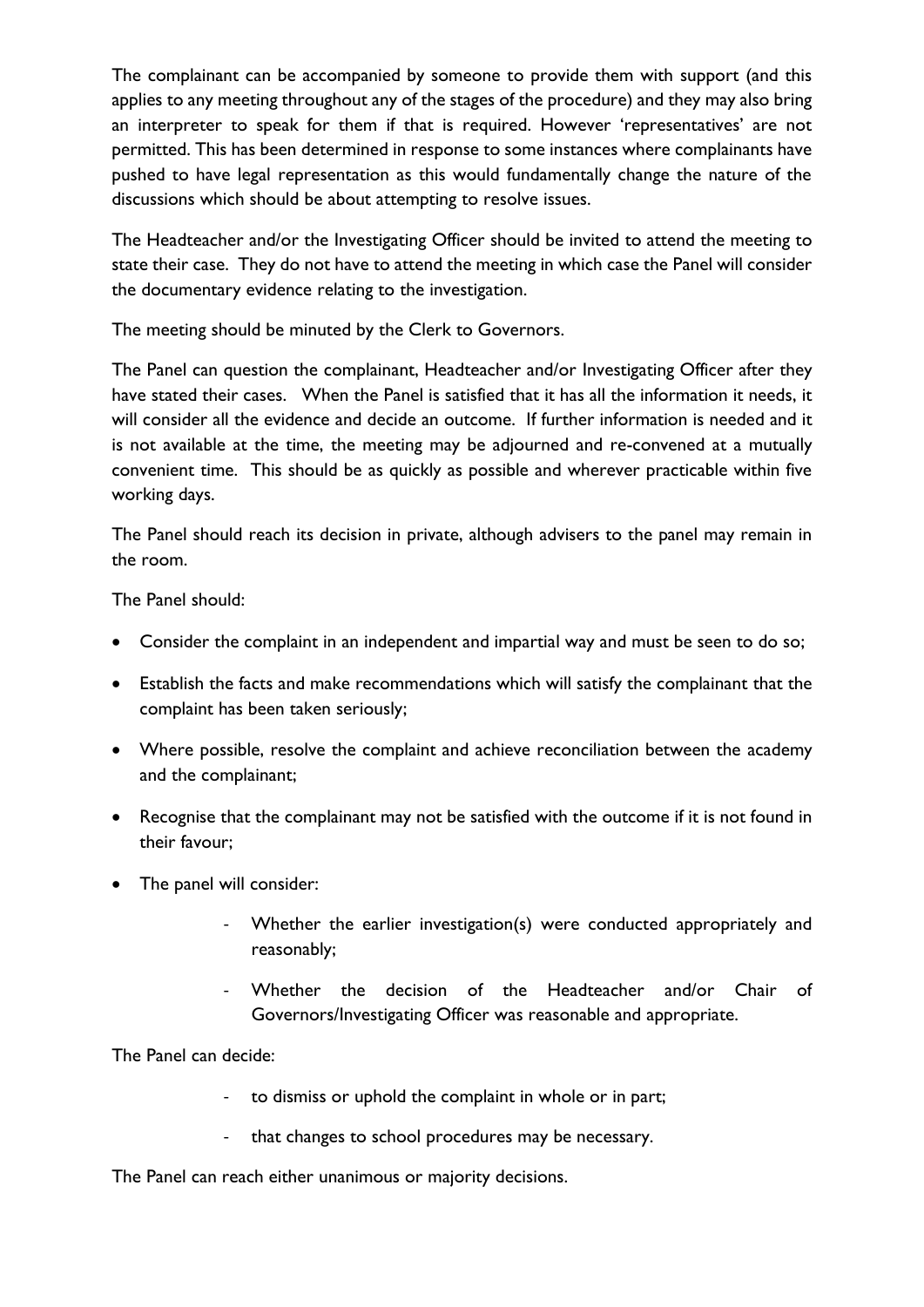It is considered sensible practice for complainants not to wait whilst the panel considers its decision. At the end of the formal presentation and questioning phase before the panel holds its closed session the complainant should be advised that they should now leave and the results from the panel will be issued in writing to them.

### **Application of Academy Policies and Procedures**

All complaints should be dealt with impartially and with an open mind. However, Investigating Officers and Governor Panels should always bear in mind that in some cases, complaints can be brought by parents/carers who are simply unhappy with the application of an academy/CMAT policy by the academy or Headteacher. Academy policies are set by the governing body and the academy and its management team are required to apply those policies in the best interests of all the children at the academy. Investigating Officers and Governor Panels should be considering if academy policy has been applied correctly and can make recommendations to the governing body or CMAT Board of Directors for changes in policy and procedure if their investigation suggests that would be appropriate. It would not be reasonable, however, for an Investigating Officer or Panel to criticise or imply criticism of a staff member where it is clear that they have appropriately applied school policies or procedures. Indeed, it can be helpful within the Investigating Officer/Panel's summary statement to highlight where staff have simply applied academy policy and sometimes to reiterate the governors' commitment to the consistent application of academy policy.

#### **Further Support:**

For further guidance, please contact:

**Neil Weightman** (Assistant Director)

Nottingham Roman Catholic Diocesan Education Service (Governor Support)

[neil.weightman@nottingham-des.org.uk](mailto:neil.weightman@nottingham-des.org.uk)

01332 293833 extension 211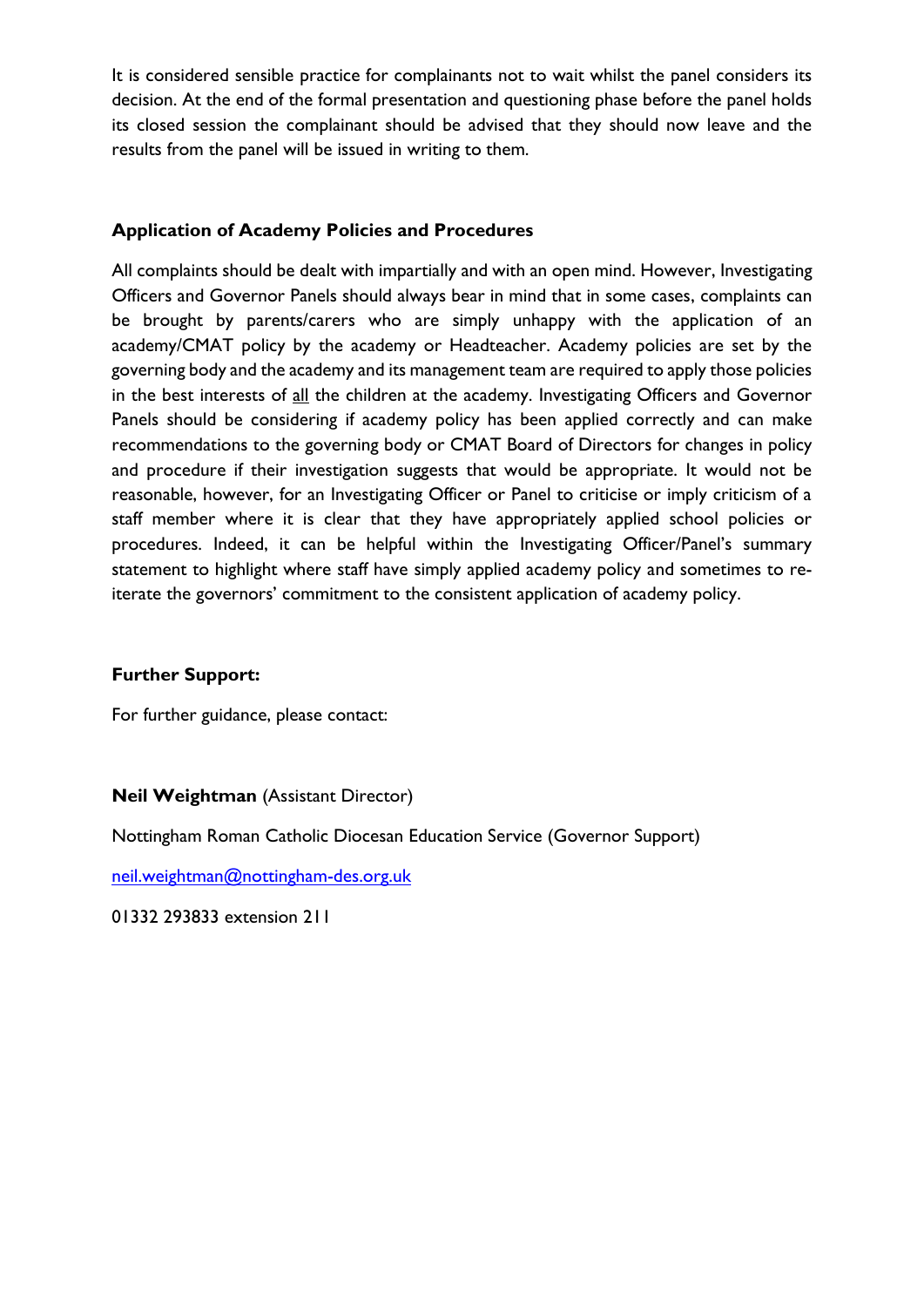### **Annex A**

#### **Stage 2: Investigation of Complaint**

|--|

**Name(s) of Complainant(s):....................................................................................**

**Date Complaint Received:.......................................................................................**

**Investigating Officer:................................................................................................**

### **Required from Investigating Officer at Stage 2:**

- Acknowledge the complaint within five working days.
- Investigate the complaint, speaking to all involved and decide how best to resolve it within a further ten working days.
- Provide a written response outlining how the investigation was conducted and the outcome of the complaint, as well as offering the complainant the opportunity to discuss the outcome if appropriate. This should be within five working days of completing the investigation.
- Advise the complainant that if they are dissatisfied with the outcome, their complaint will be considered by a Panel of the governing body at Stage 3.

#### **Summary of Complaint:**

[Brief description of the complaint]

#### **Timeframe of Relevant Events:**

[Details of timeline of the complaint and the investigation process]

### **Information and References:**

[Details of relevant policies and documents referred to]

#### **Notes of Meetings and Discussions:**

[Include notes here of any face to face meetings or telephone interviews conducted with the complainant or school staff]

#### **Investigation Findings:**

[Summary of findings from investigation]

#### **Recommendations:**

[Statement of any recommendations for action by the school including any suggestions for changes to procedural changes or the management of complaints by the school]

Signature: Date: